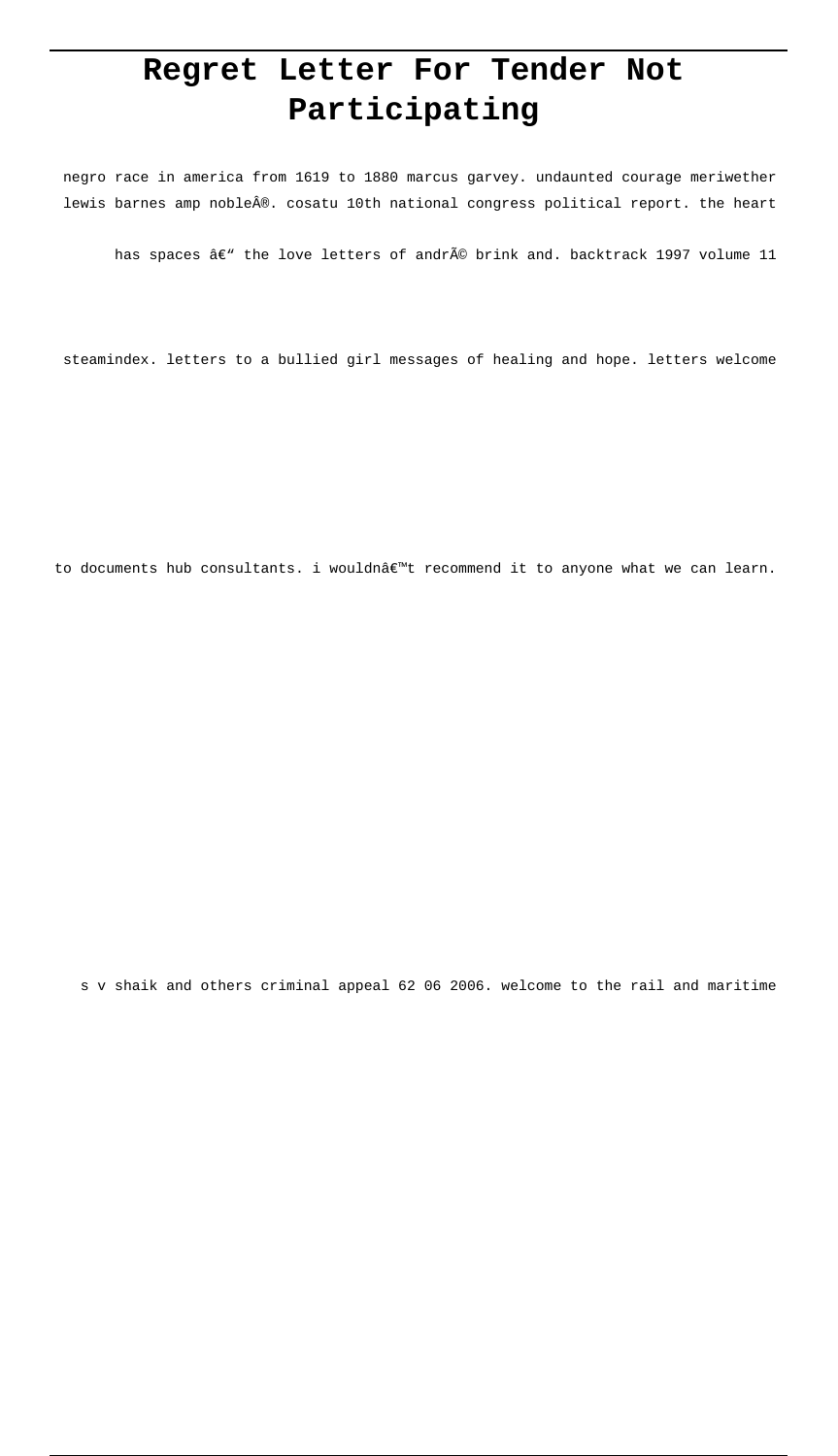news you can use. philippians 1 3 5 commentary precept austin. use which in a sentence which sentence examples. occupy central part 4 eastsouthwestnorth blog. catholic archdiocese of adelaide important messages. you call that news idiot bastard. familiaris consortio november 22 1981 john paul ii. february 11 â $\epsilon$ " a disciplined faith  $A \in \mathbb{N}$  new bethel a m e church. contract management construction management guide. everybody knows â€" kyozan joshu sasaki roshi and rinzai ji. guidelines for writing a letter of reconciliation. joseph hooker home page george henry thomas. an open letter to my beloved church the mennonite. prevailing

intercessory prayer intercessory prayer. hate being a mom  $a \in \mathbb{C}^n$  secret confessions.

martin sisters mother agnes of jesus marie pauline martin. wwii s kilroy was here

letters to the editor. libyabusiness tv. st gemma galgani biography of st gemma

galgani

**NEGRO RACE IN AMERICA FROM 1619 TO 1880 Marcus Garvey** June 22nd, 2018 - History Of The Negro Race In America From 1619 To 1880 Negroes As Slaves As Soldiers And As Citizens Together With A Preliminary Consideration Of The Unity Of The Human'

'**undaunted courage meriwether lewis barnes amp noble®** june 23rd, 2018 - auto suggestions are available once you type at least 3 letters use up arrow for mozilla firefox browser alt up arrow and down arrow for mozilla firefox browser alt down arrow to review and enter to select''**COSATU 10th National Congress Political Report June 24th, 2018 - Political Report To The Tenth Cosatu National Congress Theme Consolidating Working Class Power In Defense Of Decent Work And For Socialism Table Of** Contents''The heart has spaces â€" the love letters of **André Brink and** June 23rd, 2018 - The heart has spaces â€<sup>w</sup> the love letters of André Brink and Ingrid Jonker'

'**BACKTRACK 1997 VOLUME 11 STEAMINDEX JUNE 24TH, 2018 - BACKTRACK MAGAZINE ILLUSTRATED JOURNAL ABOUT RAILWAY AND LOCOMOTIVE HISTORY**''**Letters to a Bullied Girl Messages of Healing and Hope**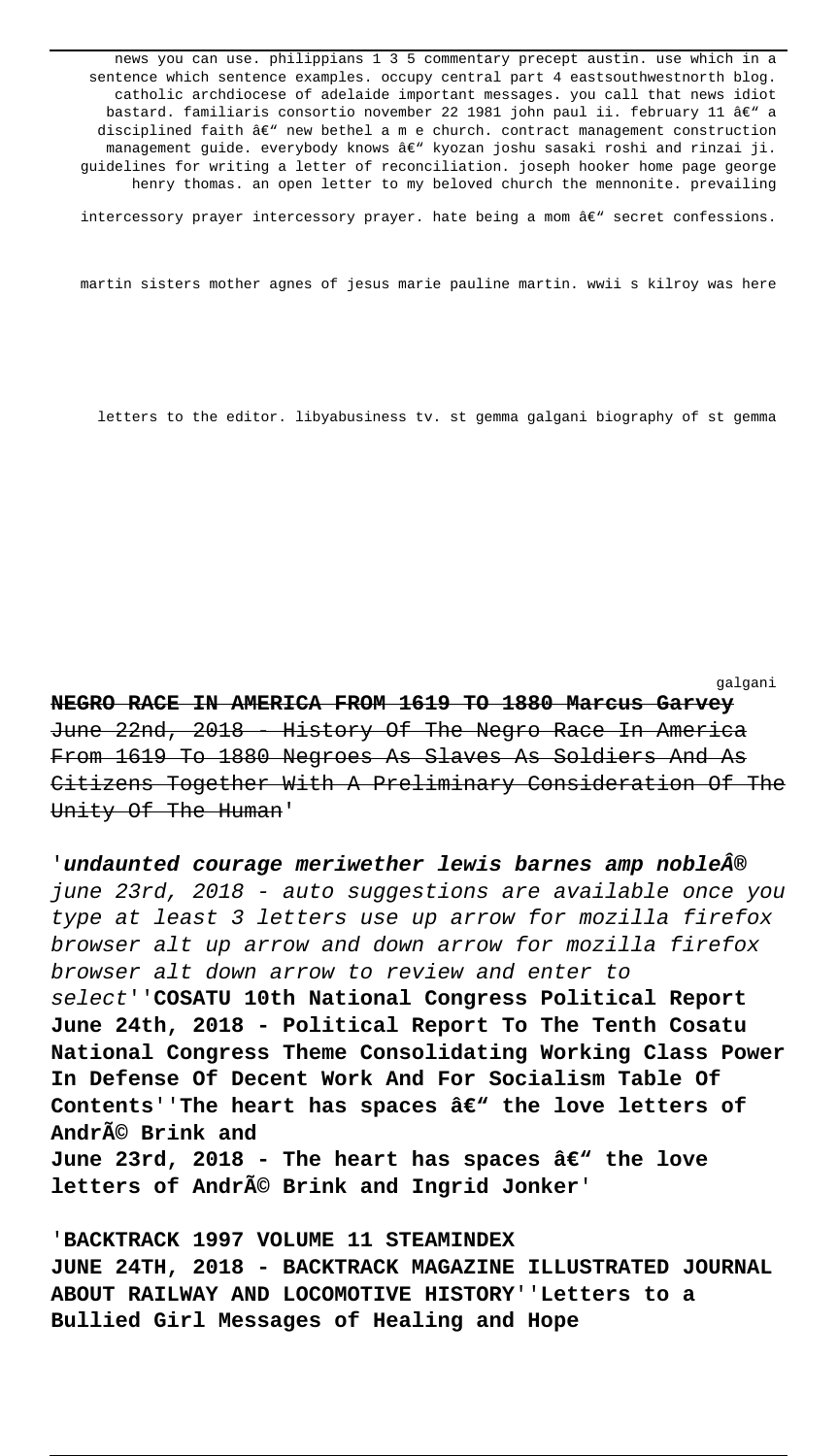**August 4th, 2008 - Fulfillment by Amazon FBA is a service we offer sellers that lets them store their products in Amazon s fulfillment centers and we directly pack ship and provide customer service for these products**''**Letters Welcome To Documents Hub Consultants** June 24th, 2018 - LETTER FORMATS Collection Of Sample Business Personal And Professional Letters Along With Simply Written Templates To Be Used In The Hour Of Need The Category Consists Of Variety Of Cover Letters Thanks Letters Resignation Letters Appreciation Letters Apology Letters And Many More'

<sub>'</sub>I Wouldn't Recommend It to Anyone What We Can Learn

August 24th, 2016 - "I Wouldn't Recommend It to Anyoneâ€. What We Can Learn from

Women who have had Bad Experiences with Depo Provera,

'**S v Shaik and Others Criminal Appeal 62 06 2006 June 21st, 2018 - S v Shaik and Others Criminal Appeal 62 06 2006 ZASCA 105 2007 2 All SA 9 SCA 2007 1 SA 240 SCA 6 November 2006**'

'**Welcome to the Rail and Maritime Transport Union of New** June 22nd, 2018 - Media Releases RMTU Lyttelton Port locks out workers in petty and revealing move Christchurch City Council must step in Media Release Rail amp Maritime Transport Union''**Desire Of Ages Not Inspired Truth Or Fables** June 22nd, 2018 - December 11 1946 Mr Nicolas Chaij Apartado 50 General Peraze Havana Cuba Dear Mr Chaij I Regret That Absence And Illness Have Kept Me From Answering Your

Letter Sooner'

#### '**COACH WYATT S NEWS YOU CAN USE**

JUNE 23RD, 2018 - PUBLISHED CONTINUALLY SINCE 1998 NEWS YOU CAN USE WAS A BLOG BEFORE BLOG WAS EVEN A WORD ITS INTENTION HAS BEEN TO HELP INFORM THE FOOTBALL COACH AND THE INTERESTED FOOTBALL OBSERVER ON A WIDE VARIETY OF TO PICS USUALLY BUT NOT ALWAYS RELATED IN SOME WAY TO COACHING OR LEADERSHIP''**PHILIPPIANS 1 3 5 COMMENTARY PRECEPT AUSTIN**

**JUNE 23RD, 2018 - PHILIPPIANS 1 3 I THANK MY GOD IN ALL MY REMEMBRANCE OF YOU NASB LOCKMAN GREEK EUCHARISTO TO THEO MOU EPI PASE TE MNEIA HUMON KJV I THANK MY GOD UPON EVERY REMEMBRANCE OF YOU**'

'**Use which in a sentence which sentence examples** June 1st, 2018 - The same evening that the prince gave his instructions to Alpatych

Dessalles having asked to see Princess Mary told her that as the prince was not very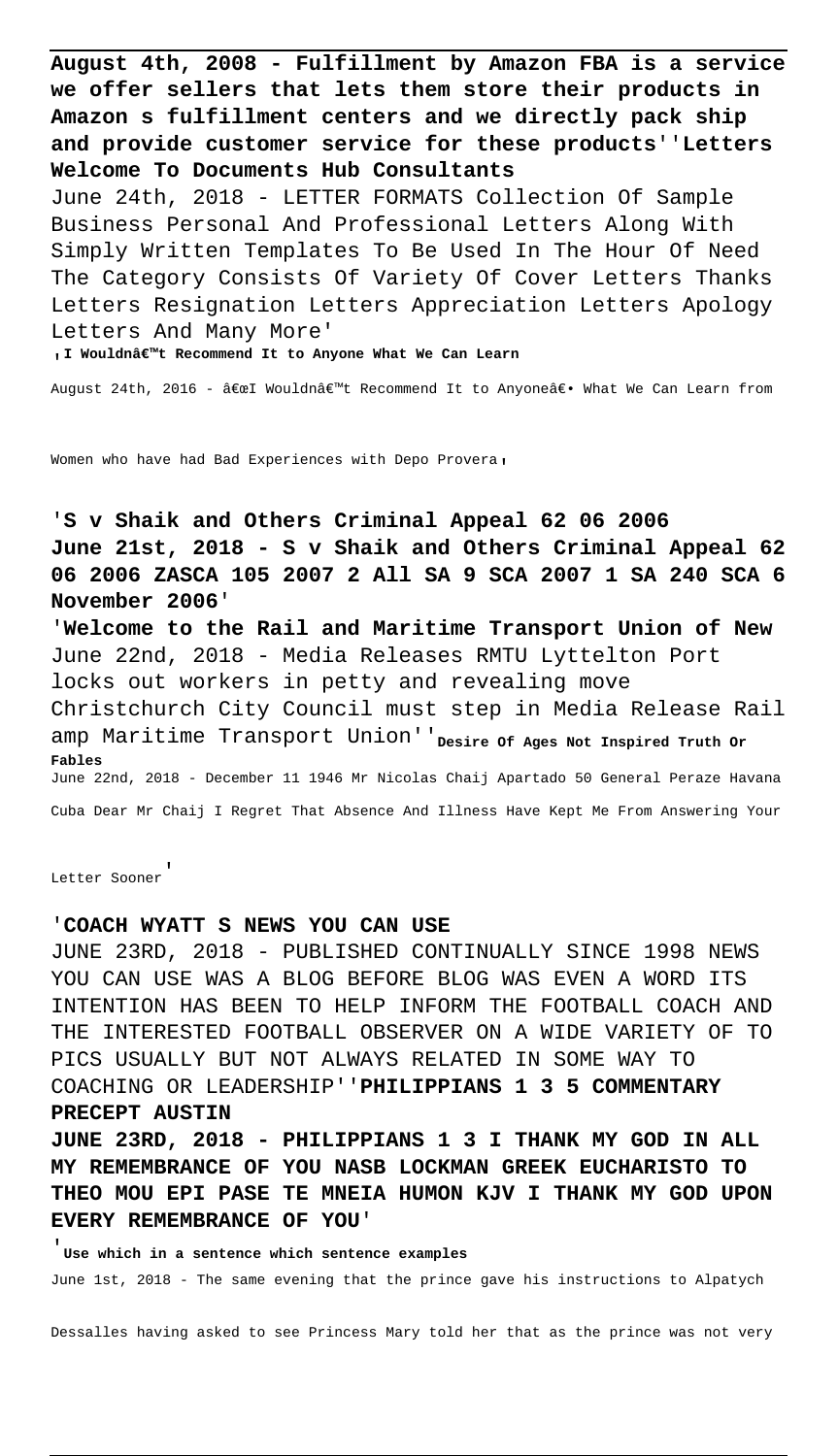well and was taking no steps to secure his safety though from Prince Andrew s letter it was evident that to remain at Bald Hills might be dangerous he respectfully advised her to send a'

'**Occupy Central Part 4 EastSouthWestNorth Blog** June 22nd, 2018 - If You Are A Fresh Graduate Looking For A Job Are You Willing To Cross The Border For An Interview First If The Company Like Many Others In Hong Kong Has A Business Arm On The Mainland'

## '**Catholic Archdiocese Of Adelaide Important Messages**

June 12th, 2018 - Welcome To The Adelaide Archdiocese The Adelaide Archdiocese Dates Back To 1842 Just Six Years After The First Fleet Arrived At Glenelg'

### '**you call that news idiot bastard**

june 21st, 2018 - hot poop  $\hat{A}$ . listen to the opening track from the mappa zappa cd here itâ $\epsilon$ <sup>m</sup>s a cover of transylvania boogie by the todd grubbs group added 17 june 2018  $\hat{A}$ · all being well  $I$  shankar will be at zappanale next month guesting with the bozzio o $\hat{a}\in\mathbb{M}$ hearn cuccurullo power trio and the grandmothers''**FAMILIARIS CONSORTIO NOVEMBER 22 1981 JOHN PAUL II JUNE 23RD, 2018 - APOSTOLIC EXHORTATION FAMILIARIS CONSORTIO OF POPE JOHN PAUL II TO THE EPISCOPATE TO THE CLERGY AND TO THE FAITHFUL OF THE WHOLE CATHOLIC CHURCH** ON THE ROLE''February 11 â€" A Disciplined Faith â€" New **Bethel A M E Church**

June 22nd, 2018 - February 11 A Disciplined Faith Devotional Reading Psalm 34 1 14 Background Scripture James 3 1 12 James 3 1 12 1 My brethren be not many masters knowing that we shall receive the greater condemnation'

# '**Contract Management Construction Management Guide**

June 21st, 2018 - Samer Skaik Reply July 1st 2009 At 4 15 Pm Dear Mr Naszer Unfortunately There Is No Specific Deadline Stated In FIDIC 78 Or 92 However Engineer Should Complete The Determination Within A Reasonable Time And Should Not Delay It'

'everybody knows â€<sup>w</sup> kyozan joshu sasaki roshi and rinzai **ji**

**november 15th, 2012 - this is something that many people have known about but not had the courage to expose i hope others now feel free to say what needs to be said**'

'**Guidelines for writing a letter of reconciliation June 24th, 2018 - Guidelines for Writing a Letter of Reconciliation Updated 1 3 2018 When a wounded wife wants to leave her husband it is because she no longer trusts him with her heart All her trust is gone so thinks evil**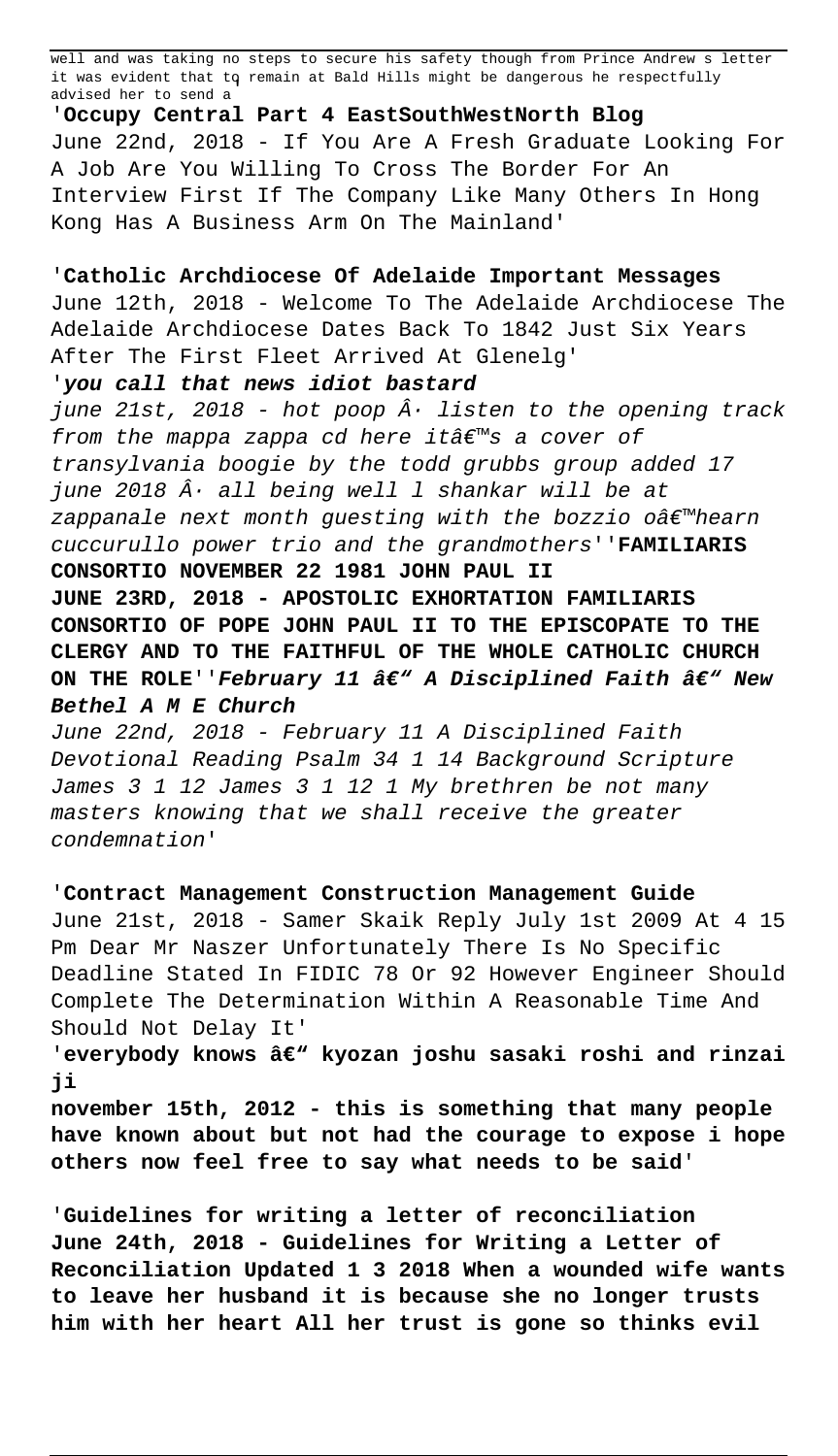### **of his**'

'**JOSEPH HOOKER HOME PAGE GEORGE HENRY THOMAS**

JUNE 22ND, 2018 - JOSEPH HOOKER WAS BORN 13 NOV 1814 IN HADLEY MASS HE GRADUATED FROM WEST POINT IN 1837 AND SERVED IN THE MEXICAN WAR RISING TO THE RANK OF CAPTAIN OF ARTILLERY AND THE BREVET OF LIEUTENANT COLONEL IN THE STAFF'

'**An open letter to my beloved church The Mennonite** June 21st, 2018 - Sara Jane and Chester What a wonderful testimony We do have a Godly heritage I thank you for remaining faithful to the spirit of the Gospel and not the letter of the law'

'**Prevailing Intercessory Prayer Intercessory Prayer June 21st, 2018 - Intercessory Prayer Nineteen Reasons For Unanswered Prayer Testimonies Prevailing Prayers Quotes Christian Devotions Quotes Famous Prayers Sample Answers to Prayer**'

'hate being a mom â $\epsilon$ " secret confessions **june 23rd, 2018 - hi all iâ€**™ve been trying to reach a **decision on whether or not to have kids for about 6 years now soon it will no longer be an option that's how long** iâ€<sup>™</sup>ve waited'

'**Martin Sisters Mother Agnes of Jesus Marie Pauline Martin**

June 22nd, 2018 - Mother Agnes of Jesus Marie Pauline Martin sister of St Therese of the Child Jesus The Pearl of Lisieux Page I'

'**wwii s kilroy was here letters to the editor** june 23rd, 2018 - two special new letters a mythical australian swamp monster and a german general s letter goes home'

#### '**LIBYABUSINESS TV**

JUNE 24TH, 2018 - FILE FOR LEGAL AND FINANCIAL DOCUMENTS FILE FOR TECHNICAL DOCUMENTS INCLUDES TECHNICAL PROFILE EXPERIENCE CV AMP HELLIP ETC FOR THE PURPOSE OF EVALUATION AND PRE QUALIFICATION IN ORDER TO SELECT SUITABLE AND ELIGIBLE COMPANIES TO PARTICIPATE IN THE FOLLOWING TENDER'

'**St Gemma Galgani Biography of St Gemma Galgani** June 21st, 2018 - BLESSED GEMMA GALGANI 1878 1903 Part 1 of 2 by FATHER AMEDEO C P

Translated from the Italian by FATHER OSMUND THORPE C P 1935 Published by Burns Oates